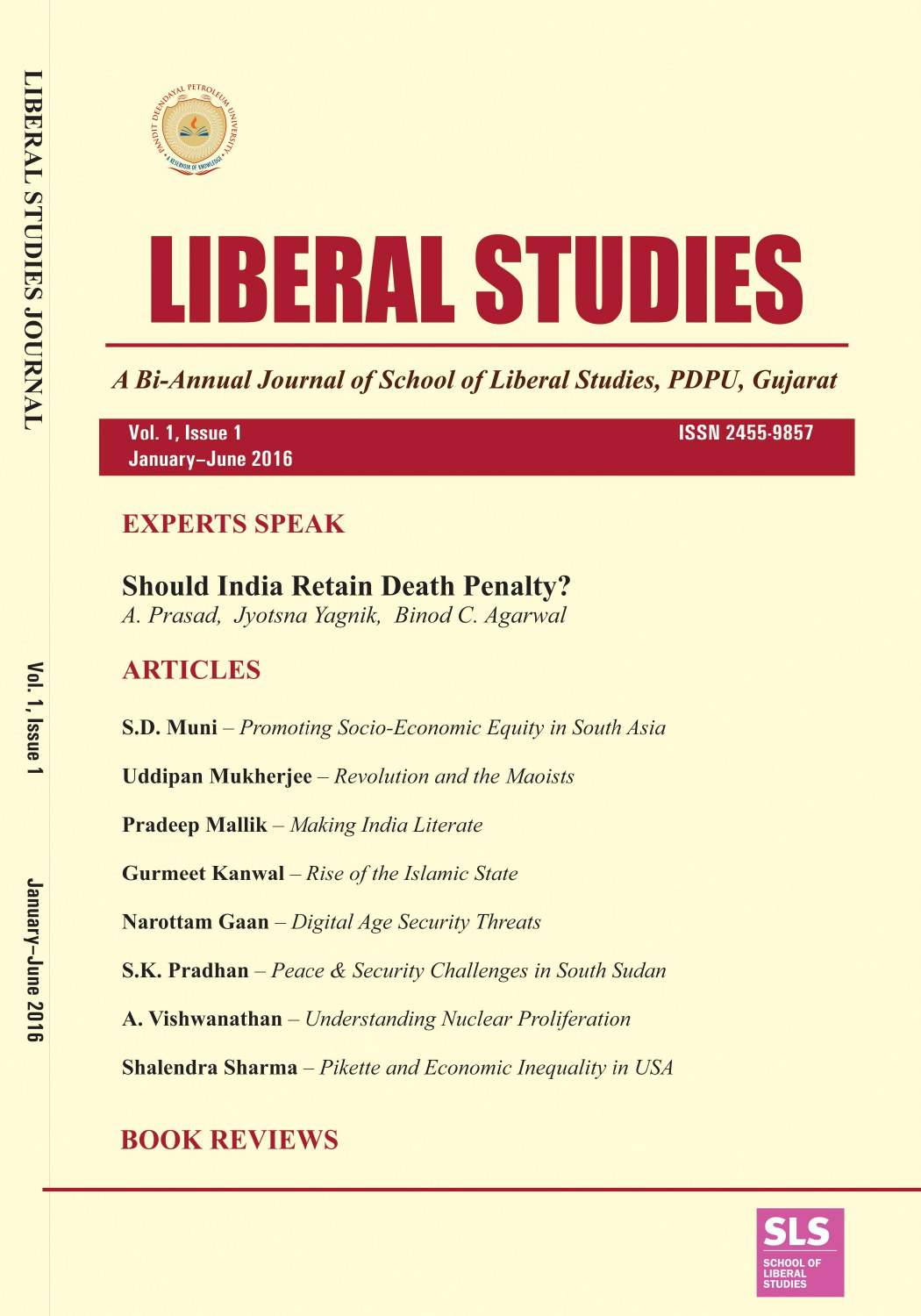### **Uddipan Mukherjee\***

### *Revolution and the Maoists*

In October 2015, in one of the most talked about legislative polls in the eastern Indian province of Bihar, an estimated 55 per cent of the electorate cast their votes in 32 constituencies across the six Maoist-affected districts. The entire elections passed off peacefully.

Interestingly, the polling also saw more women voters turning out than just their male counterparts. In fact, Bihar has been witness to the growth of the Maoist Movement in the Eastern sector – right from its inception in the late 1960s and early 1970s, through the gory years of the upper-caste financed days of private militias like *Ranvir Sena* and the *Sunlight Sena* and later in the post-2004 Maoist avatar of the erstwhile Naxalite Movement. Be it the land struggles of Mushahari in mid-1968 or the audacious Jehanabad jail break incident towards the end of 2005, [undivided] Bihar has seen and knows it all. There were districts and rural areas, until recently, in which the writ of the Maoists was the 'rule of law'.

On 11 April 2015, a group of stealthily positioned 200 -odd Maoist guerrillas ambushed a team of Special Task Force (STF) security personnel in the forests of Pidmal at Sukma, Chattisgarh. Seven STF jawans were martyred. Moving northwards of Sukma, the Maoists torched 18 heavy-duty vehicles on 12 April 2015 at Kanker. Same day, a Border Security Force (BSF) soldier was killed by the ultras. The very next day, at their core location – Dantewada, the communist guerrillas wiped out five jawans of Chattisgarh Armed Forces (CAF). The Maoists did not even permit 300-odd Central Reserve Police Force (CRPF) and STF personnel to retrieve the bodies of the seven STF jawans from the forest. Finally, local journalists were asked to help retrieve the bodies.

The author is in Indian Ordnance Factories Service (IOFS, Administration), Ministry of Defence, Government of India. Views expressed are personal.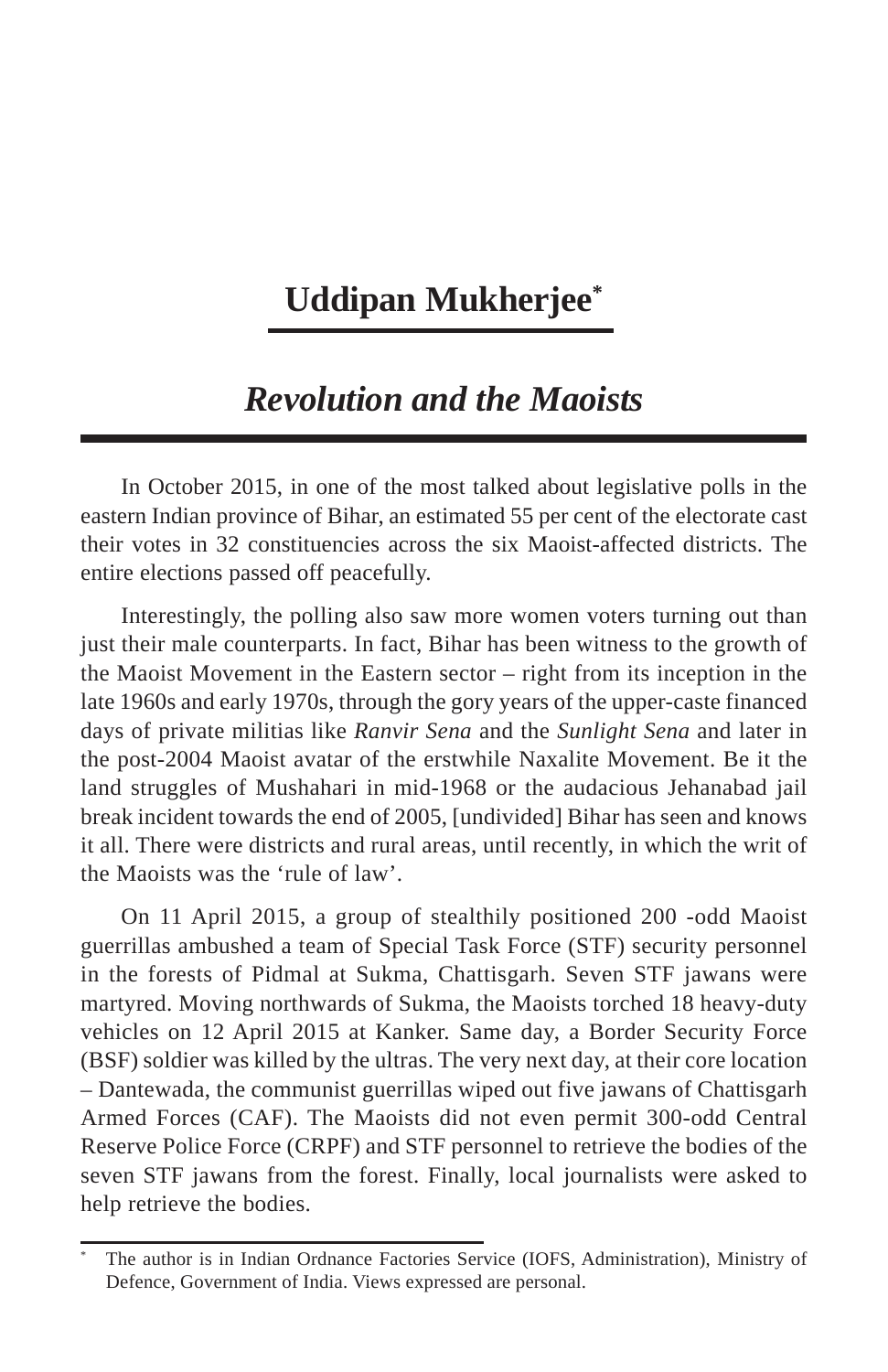Is the blood-game still on? And, what about the revolution? As per the Second Havana Declaration (1962), *"*The duty of the revolutionary is to make the revolution. To push history, to catalyse, is the function of the revolutionary." And "If one had to do Janajudhha (People's War) for a health centre, one might as well do it", as told to a journalist by an old man in Jangalmahal, West Bengal.

The battle-lines were drawn – since 1967 in its erstwhile avatar of Naxalism, and from 2004 in its new-found leotard of Maoism. The war, call it 'the Bad War' or the standard terminology of Civil War, took a breather since last week of May 2013, when Mahendra Karma, the architect of Salwa Judum and octogenarian leader of the Congress, V.C. Shukla, lost their lives in an ambush at Darbhaghati, Chattisgarh. Security forces turned rather vigilant and targetted approach against the leadership of the Maoists with sharp precision. Nevertheless, the guerrillas continued their fluid dynamics – attempting to spread in Western Ghats, Kerala and if reports are to be relied upon, in the Barak Valley of Assam. The ultras have lamented, among other issues, the elimination and incarceration of their top leadership, lack of recruits, weaning away of cadres through the financially lucrative rehabilitation policy of the government.

Some fundamental lessons have been drawn from the Cuban Revolution by the scholars, which inter alia, are:

- Popular forces can win against the army;
- Insurrection can create the conditions of the revolution; rather than to wait for the objective conditions to develop; and
- In under-developed America [read Latin America], the countryside is the basic area of armed fighting.

While theorising the Cuban Revolution, Foran says that the combination of five factors led to the formation of revolutionary conditions in Cuba.<sup>1</sup> These, according to Foran, were:

- Social and economic grievances among diverse sectors of the population due to the country's insertion into the capitalist world economy;
- Repressive, exclusionary and personalist state;
- Elaboration of effective and powerful political cultures of resistance;
- A revolutionary crisis produced due to an economic downturn;
- Loosening of external controls.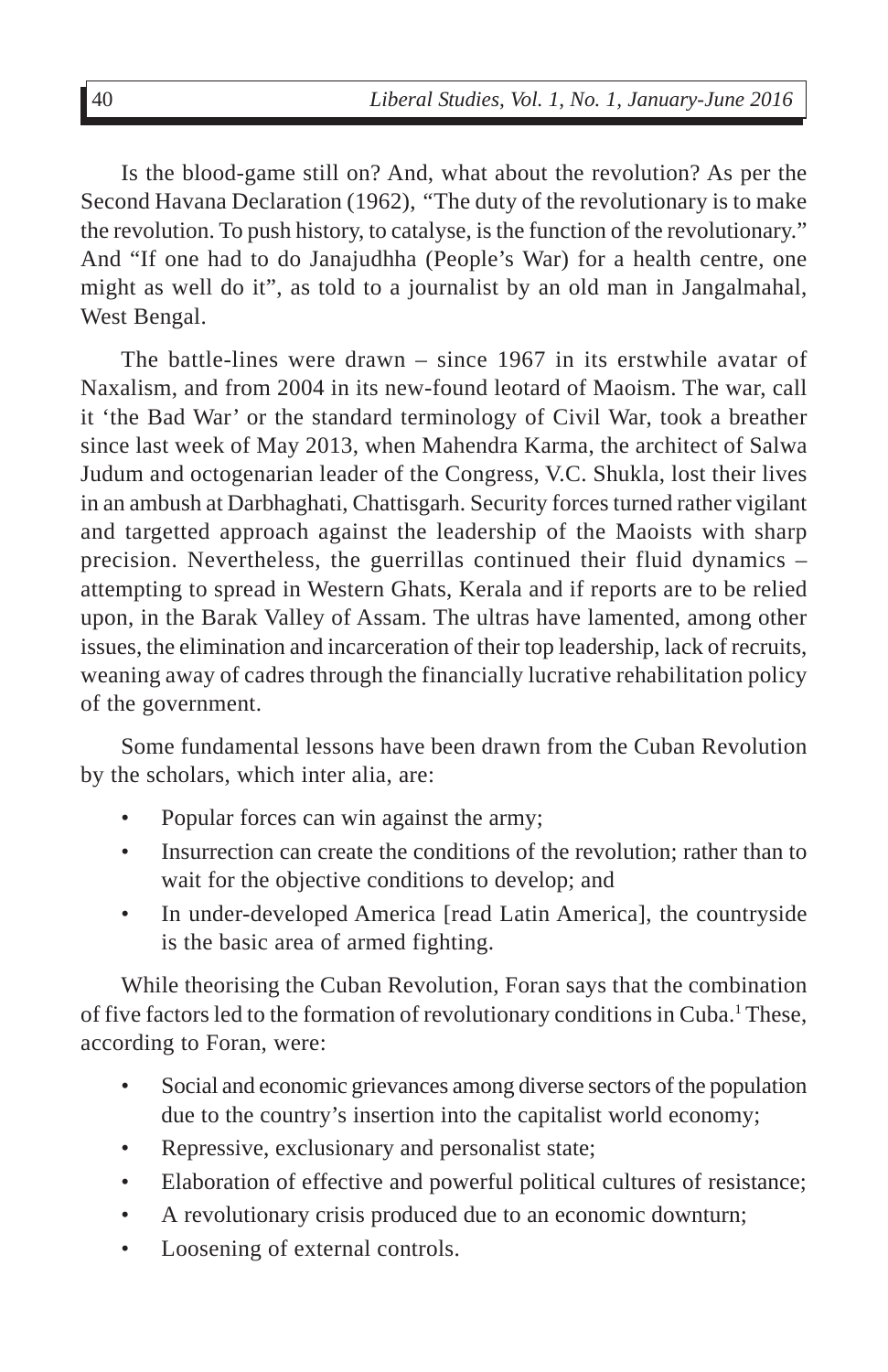However, debate continued whether the revolution in Cuba was pushed by the people from below or initiated by the vanguard *foco* through a lateral shove? Che Guevara was rather strict in believing as well as proclaiming that the vanguard *foco* was the primary cause for the revolution in Cuba. In fact, Guevara's increasing theoretical rigidity was visible in the prologue he wrote to Van Nguyen Giap's 'People's War, People's Army'. There, he stated that in Vietnam, the liberation struggle began with a mobile guerrilla *foco.* Similar in rhetoric was the French philosopher Regis Debray. He seems to have refuted the Leninist position of a vanguard party when he opined: "…the presence of a vanguard party is not an indispensable pre-condition for the launching of an armed struggle."2 Nevertheless, Debray was prudent enough to say that in order to improvise crisis situations, every country and every locality has its own special historical time, its own pace and its own speed of development.3

#### **Theorising Revolutions**

Some 68 million human beings, according to the most careful estimates, perished in the 150 years between 1820 to 1970, due to human violence – murder, riot, war, and revolutions.<sup>4</sup> One prominent sociologist has argued that our understanding of revolutions needs to be positively liberated from the 'Panglossian metanarratives' – like the grand theories of social change, viz. Marxist, Weberian and Durkheimian.<sup>5</sup> The fact of the matter is theoretical over-generalisations to describe revolutions have remained a contentious issue. Moreover, in the post-modern era of theoretical analysis, there is an increasing incredulousness of meta-narratives.

Further, according to Goldstone, revolutions are the result of conjunction of three processes: State-fiscal crisis; Elite alienation; and Mass mobilisation. And the specific forces that generate these processes may be quite different from one society to the rest. Gurr and Goldstone emphasise that revolutionaries derive popular support not from some pristinely "social" or "economic" condition(s), but from experiences. The authors wrote that regimes that have been toppled by revolutionary forces "followed policies that intensified grievances and formed popular anger against the state." Goldstone's theory suggests that a period of tremor and the emergence of coercive regimes are likely outcomes of a revolution. Now, this expectation of Goldstone is quite contrary to what is expected of a revolution – prolonged period of peace along with stable, comparatively democratic regimes. More so, Jeff Goodwin writes that if states are less repressive and disruptive, popular grievances are more likely to remain disarticulated as well as diffusely targetted – even where great inequality and exploitation reign. Collective protest, including political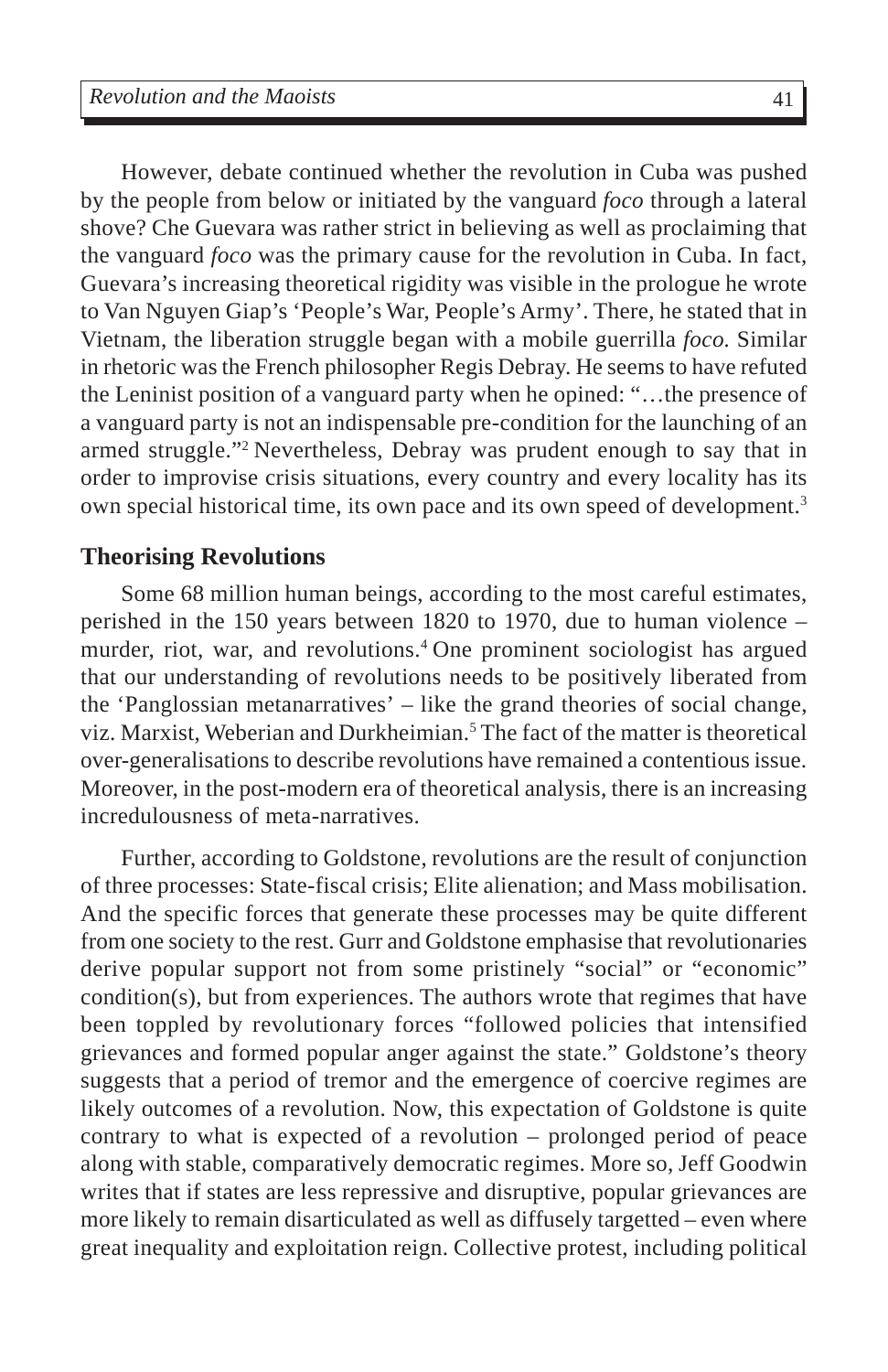violence, may be chronic in such contexts, but revolution is unlikely (read the success of the revolution and not just mere initiation).

"Insurgents attempt to restore liberties and privileges which are lost as the result of the government's temporary lapse into despotism", opines Hannah Arendt (1965). Interestingly in 1964, Rosenau defined 'Structural Wars' as goal of insurgents to introduce social and economic changes – a definition primarily associated with Communist revolutions. A plethora of scholarship is available on revolutions. For instance, Samuel Huntington (1962) has suggested a classification of revolutions into four categories:

- Internal Wars / Mass Revolutions / Structural Wars;
- Revolutionary Coup (as by Kemal Ataturk in Turkey post World War I);
- Reform Coup; and
- Palace Revolutions.

In this connection, it is pertinent to mention the conceptual construct of Revolutionary Gap. The gap between *Expectations* and *Aspirations* is termed the Revolutionary Gap and the wider it is the longer and the more violent the revolution may be. However, considerable credit goes to Jack A Goldstone in building a fourth generation Theory of Revolutions. While Barrington Moore Jr (1966), Jeffery Paige (1975), S.N. Eisentadt (1978), and Theda Skocpol (1994), among others, expounded upon the old Marxist class-conflict approach to construct the third generation Theory of Revolutions, Goldstone offers a comparatively more contemporary definition of Revolution:

"…a transformation of political institutions and for the justification for political authority, accompanied by formal or informal mass mobilisation and non-institutionalised actions that undermine existing authorities."6

To add, Foran (1997) has rightly argued that revolution is impossible without drawing on a "culture of rebellion" from widely remembered prior conflicts; viz. the Sandinistas in Nicaragua (in 1970s) drew their inspiration from the peasant leader named Sandino who fought against American domination at the beginning of the century, and the Zapatistas in Mexico derived their name from peasant leader Zapata of the Mexican revolution in 1910.7 And why to ignore the Maoist upsurge in the Adivasi heartland of India which connects itself with the innumerable micro and macro tribal insurrections during the colonial regime – be it Munda-Ulgulan, Sido/Kanho Santhal, the Bhils or so forth.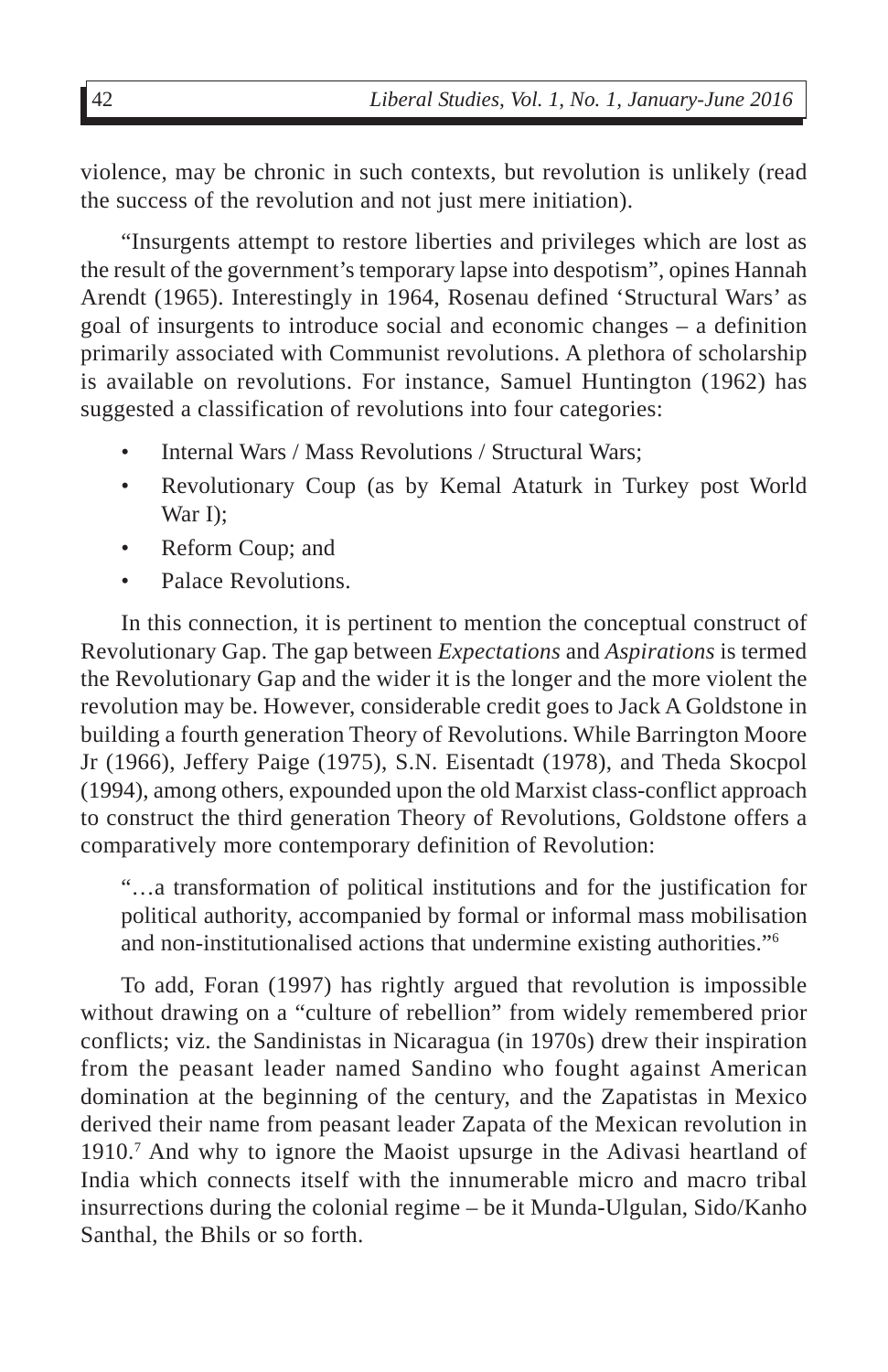Furthermore, Tanter and Midlarsky hypothesise as under:<sup>8</sup>

- A revolution is operationally defined by domestic violence and duration;
- The higher the rate of increase of Gross National product per population, preceding the revolution and the sharper the reversal immediately prior to the revolution;
- The greater the duration and violence of the revolution; and
- The lower the level of educational attainment prior to the revolution, the greater the duration and violence of the revolution.

The above hypotheses were tested across 17 cases of successful revolutions from 1955 to 1960. The conclusions that emerged were that the hypotheses turned out to be validated in the case of Asian revolutions, whereas fell flat while analysing the Latin American types. Interestingly however, even after four generations of theorisations of Revolutions, the emotive definition posited by Lenin in the 'Two Tactics of Social Democracy in the Democratic Revolution' still holds much of its ground: "Revolutions are the festivals of the oppressed and the exploited. At no other time are the masses of the people in a position to come forward so actively as creators of a new social order."

An interesting paper 'Why Indian Men Rebel?'9 authored by K.C. Vadlamannati published in *Journal of Peace Research* (2011) analysed the causes for armed rebellion in India's North-East. Relative deprivation, persistent economic and political discrimination are often identified as the major causes for armed insurrection in that region. Quantitative analysis was carried out on data from 1970 to 2007. The paper zoomed in on certain hypotheses. In the first, it held out that *ceteris paribus*, the relative deprivation of a state/ region compared to the rest of the country (India) is associated with the higher risk of armed conflict in North-East India. Further, in the third hypothesis, the author states that *ceteris paribus*, constant economic and political discrimination against ethnic groups increases the risk of armed conflicts by facilitating group cohesion and collective mobilisation.

The analysis for North-East becomes relevant for the Maoist heartland in Central and Eastern India due to presence of tribals/ adivasis in those regions.

#### **Maoist Insurgency in Bihar-Jharkhand: Root Causes**

Now, what was the *raison d'etre* for the outburst by the dalits of Bihar in the late 1960s? Bela Bhatia focuses on a few of them.<sup>10</sup> First and foremost was lack of just wages to the village labourers – a perennial problem. Next contentious issue was the ownership of the village pond. It was unjustifiably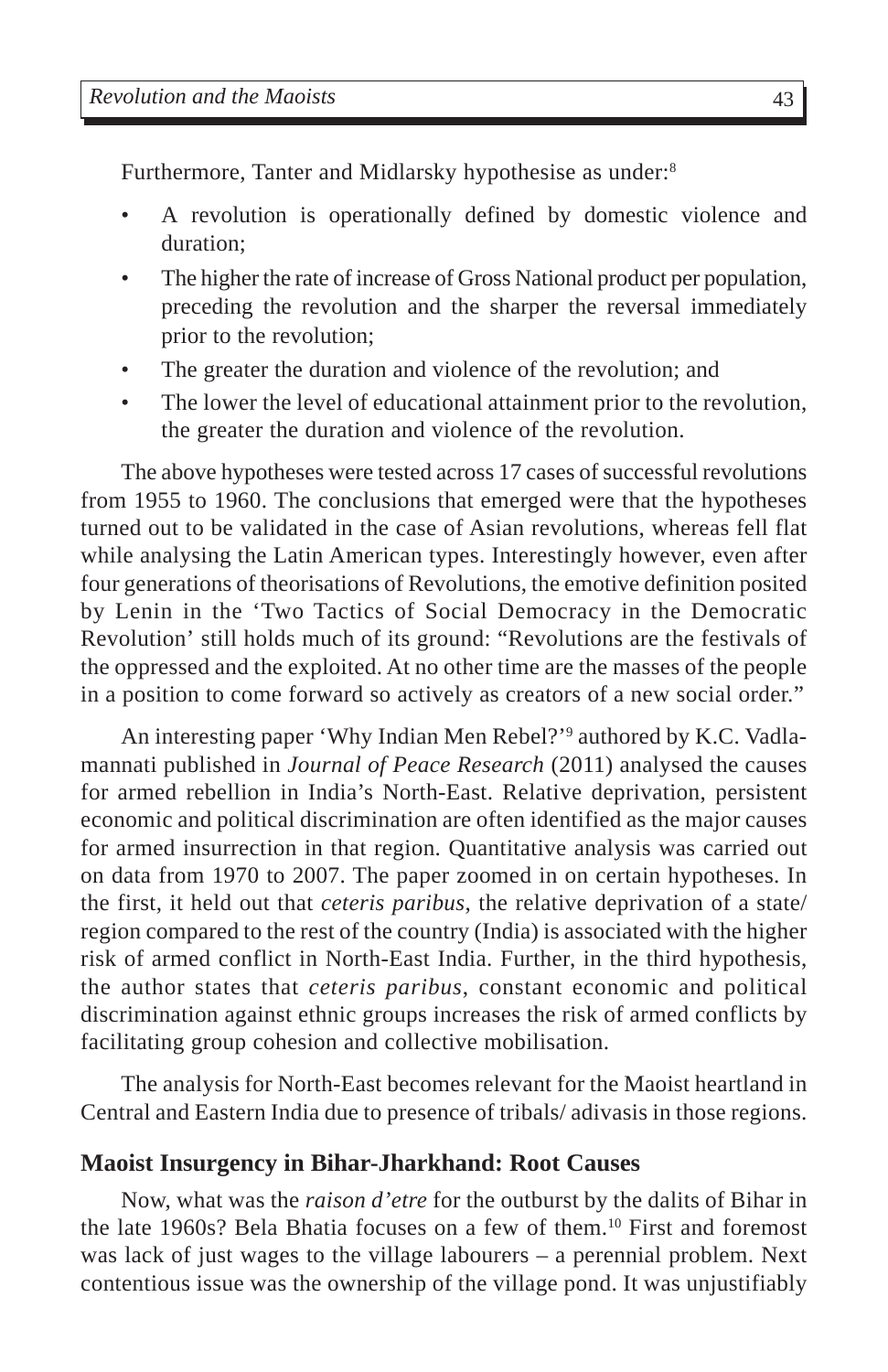usurped by the landlord(s) and since it was a source of fish, thus protein, the issue added to the hues of the dalit-villagers. Other significant factors were the lack of proper housing and presence of criminal gangs and freebooters, at times in collusion with the landlord(s). Last but the most important was the restoration of *izzat* (dignity or honour) of the dalit men and women amongst the village folk through the gun supplied by the Maoists.

Has there been any abatement in the violence in the Bihar-Jharkhand region with the erection of parliamentary structures over the last four decades? Has there been any emancipation of the common-folks after seeing a new tribal-based province and two backward caste chief ministers on the trot? Have the basic problems which helped earn a Jagdish Mahato and Rameshwar Ahir of Bhojpur (killed respectively in 1972 and 1975) the epithets of Marx and Engels, been alleviated?

Bela Bhatia asserts that at the village level in Bihar, people had joined the Naxalite Movement because of their instinctive approach against injustice. They hardly, according to Bhatia's analysis, could be branded as 'informed revolutionaries'. Those ideologically motivated folks, quite expectedly, were the leaders at the block level and upwards. For the hoi-polloi of Bihar's grassroots, an exposition to complex Marxist-Leninist-Maoist literature provided little amelioration. What, however, they demanded of the Naxalites were the basic rights. Once the Movement could satiate the masses with a part of their demand, and with the formation of Jharkhand, Naxalite leaders had to seek other avenues to save their existence and ideology.

After all, a protracted guerrilla warfare to usher in a New Democratic Revolution (NDR) so as to supplant the incumbent bourgeoisie governmental structure needs years and loads of patience. Hence, time and again, the Maoist leaders need to pump in 'political consciousness' in the cadres through wanton acts of terror: be it against the official constabulary or upper caste/class elements or lumpen elements within the Movement or even petty 'informers'.

In West Bengal, as this author gathered from journalist Joydeep Dasgupta, that after Kishenji's death in November 2011, the Maoists almost disappeared. However, the CRPF were not withdrawn. Locals call the Maoists as "Bon Party" (*Bon* means Jungle in the Bengali language). Dasgupta further informed that development works are on in the Janglamahal region (comprising the districts of Purulia, Bankura and West Midnapore) and the locals have started relying on the local administration. Well, this author spoke with the local administration – and the information which was gleaned, was not surprising at all. The Maoists are trying to regroup in the Jangalmahal hills and they are infrequently seen in small reconnaissance squads.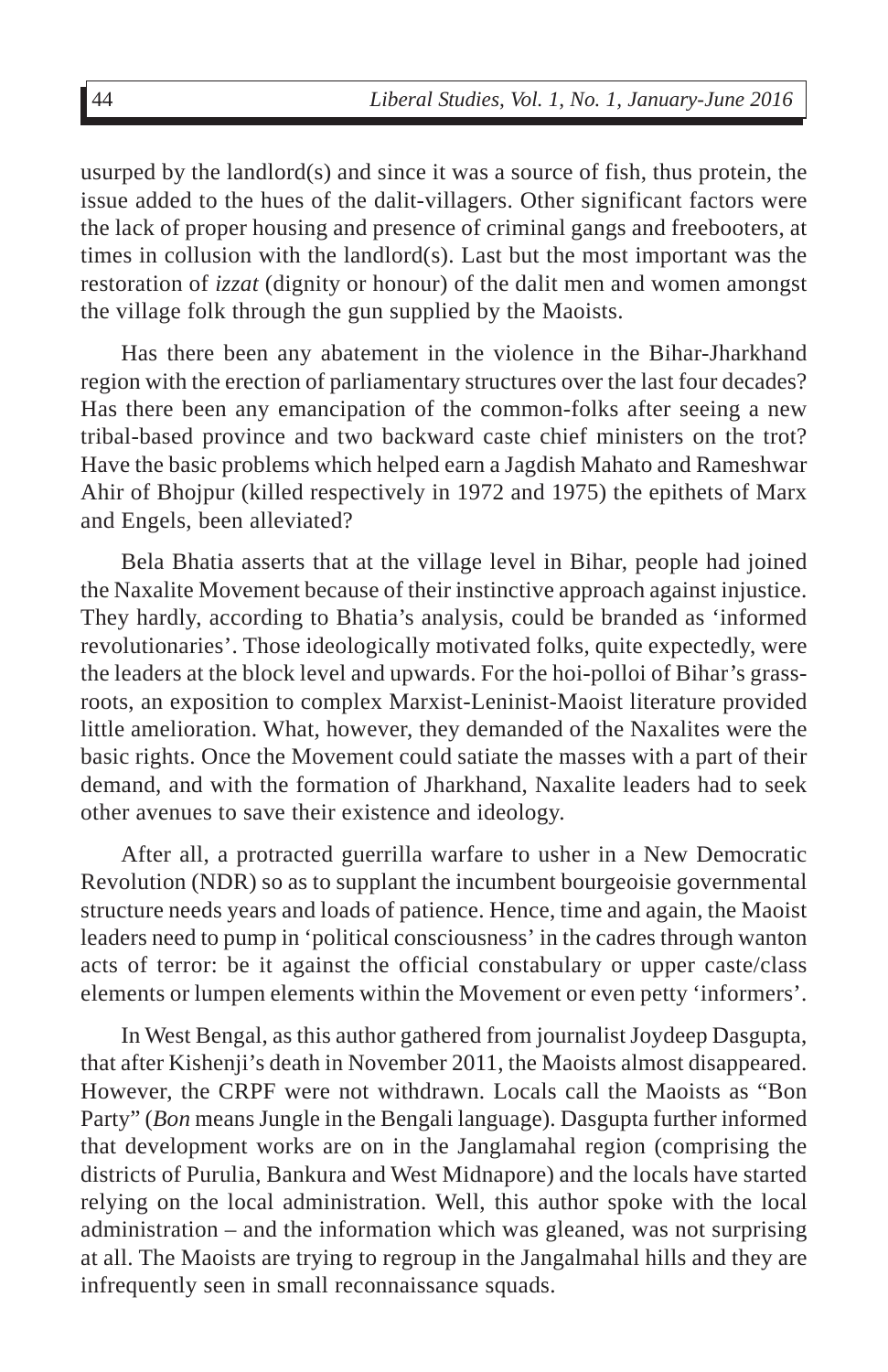#### **Rationalising Guerrilla Warfare**

Naturally it was only Mao who could have said: "Guerrilla hostilities is the University of War." Mao had given a detailed Dos and Don'ts for guerrillas. Guerrillas are lightly armed attack groups. They require simple equipments. The standard of arms and ammunition is based upon the nature of duties assigned. Since war equipments cannot be furnished immediately, they need to be acquired gradually. Telephone and radio equipments need to be obtained. At guerrilla bases, there must be high standard of medical equipment. Propaganda materials are very important too. Only volunteers are acceptable for service. It is a mistake to impress people into service. A soldier who habitually breaks regulations must be dismissed from the army. Vagabonds and vicious people must not be accepted for service. In the same vein, the Indian Maoists follow a similar and theoretically rather rigid formulation of initiating a novice into the guerrilla squad.<sup>11</sup> Habit of taking opium / intoxicating drinks must be forbidden. And last but not the least, hierarchical organisation is very much necessary for revolutionary success.

Guerrilla strategy must be based primarily on alertness, mobility and attack. It must be adjusted to the enemy situation, the terrain, the existing strength, the weather and the mindset of the local population. When guerrillas engage a relatively stronger army, they withdraw when it advances, harass it when it stops, strike it when it is weary, and pursue it when it withdraws: a very similar picture emerges in the Maoist heartlands of India when the CRPF are ambushed often during their Area Domination Exercises.

In a war of revolutionary character, guerrilla operations are a necessary part. These operations are, however, one aspect of the revolutionary struggle. Without a political goal, guerrilla warfare fails. Moreover, as Gusev in 'Lessons of Civil War' opines: "Orthodox armies are the fundamental and principal power; guerrilla units are secondary to them and assist in the accomplishment of the mission assigned to the regular forces."

It is a well established empirical fact that guerrilla operations correlated with those of regular/conventional forces will provide victory. Vietnam is a potent case in point. The insurrection in South Vietnam culminated in success only when the conventional forces pumped in from the North Vietnamese side. Guevara confessed that the guerrilla phase of war on its own cannot lead to victory. Basing upon such empirical and theoretical backdrop, it could be safely surmised that the series of ambushes unleashed time and again by the Maoists against India's security forces would necessarily produce ripples in the law and order circuit and could also send shock waves in the media circles, marking the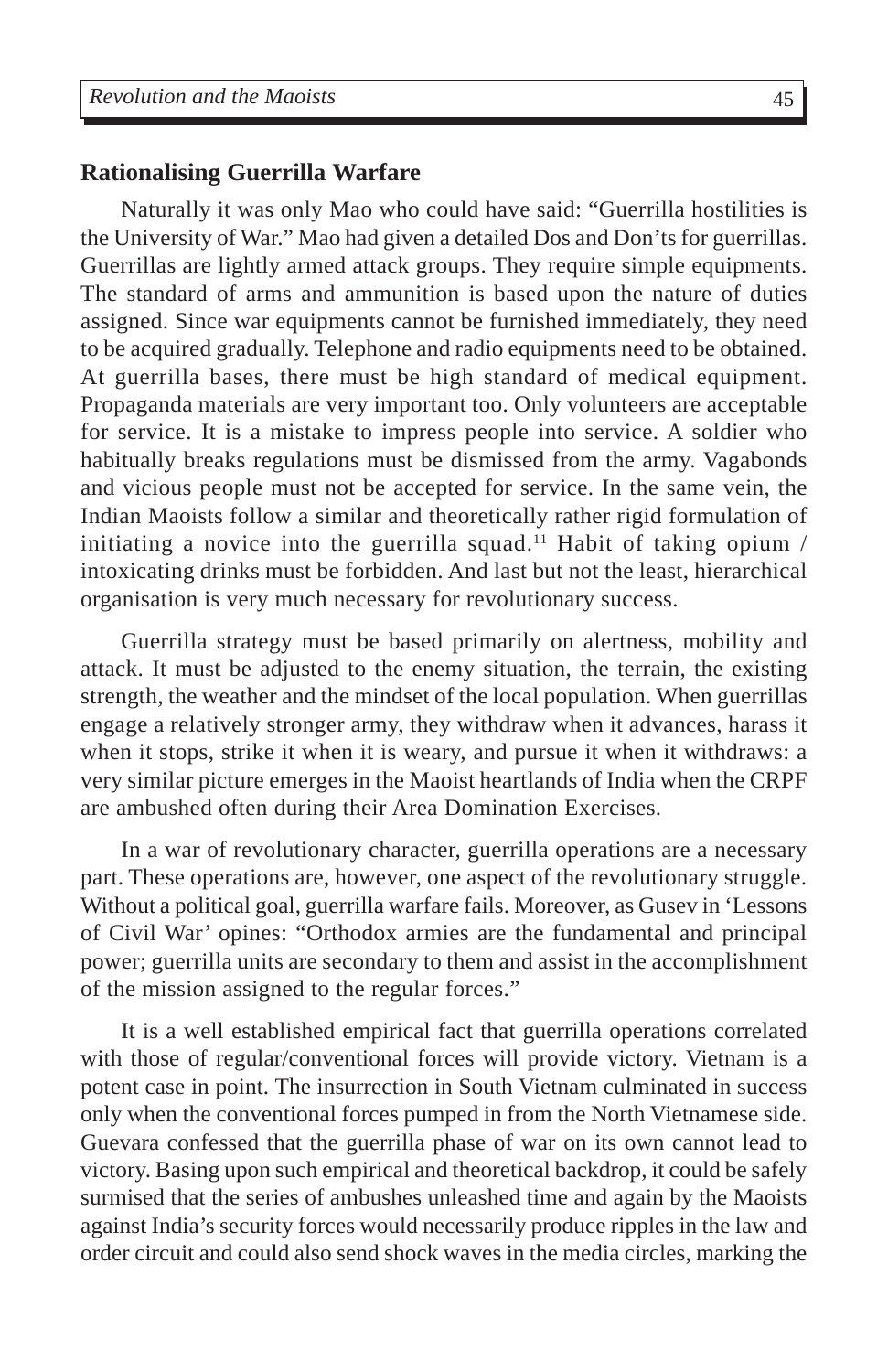television debates with inflammatory speculations; but in no way would topple India's democracy – either in circa 2050 CE or soon thereafter.

#### **Things to be Worried About**

Partha Sarathi Roy writing at Sanhati, narrates how the Maoists rose to prominence in Jangalmahal.<sup>12</sup> Systemic corruption by political parties cutting across all spectrum at the Panchayat level, was to blame, tells Roy. The Maoists appeared in the scene towards the end of 1990s and as they have been at other places like Chattisgarh, were successful in enhancing the price of the forest produce; i.e. the *tendu* leaves. In fact, leaders like Suchitra Mahato started evolving since then. Nilanjan Dutta reported in *Times of India* (8 November 2002) that basic requirements like health centre, water for irrigation and electricity were the demands by the people of Belpahari. Majority of the local populace are landless labourers and go to other districts to eke out a living. Rest cut *babui* grass and weave ropes and baskets. Further corroboration to this effect comes from Chandan Sinha through his memoirs.13 An Indian Administrative Service (IAS) officer, he was the District Magistrate of West Midnapore in 2004. He refers to a meeting with then Chief Secretary of West Bengal where the latter expressed the concerns of the provincial government about left wing extremism in the forested areas of West Midnapore. In fact, as narrated by Sinha, the Chief Secretary had visited the area himself and opined that the fundamental causes behind the rise of extremism in the area was lack of development and basic amenities. To these, one can safely add police atrocities, financial exploitation of the tribals and peasants through middlemen and moneylenders and muscle-flexing by the cadres of mainstream political parties as potent reasons for fuelling the insurrection.

Police interestingly had been unnecessarily brutal on the villagers in the process of nabbing the ultras. It was a clear case of wrong counterinsurgency policy – whereby instead of winning the 'hearts and minds' of the local population, they were further alienated. One villager, Kartik Raidas of Chakdoba village was frozen enough: "No, I was not tortured, they just gave me electric shocks."

Behula Kalindi, another villager, brought out the humane side of the police, as Nilanjan Dutta deftly reported. "I will never forget the Chhotbabu (junior officer). After beating me, he gave me his own tiffin – packet of Muri and Telebhaja [puffed rice and oil-fried snacks rolled in batter; a delicacy in this region of India] – to eat."

In the aftermath of the elimination of Kishenji in November 2011, there was a definite dip in the Maoist activities in West Bengal. So was it that the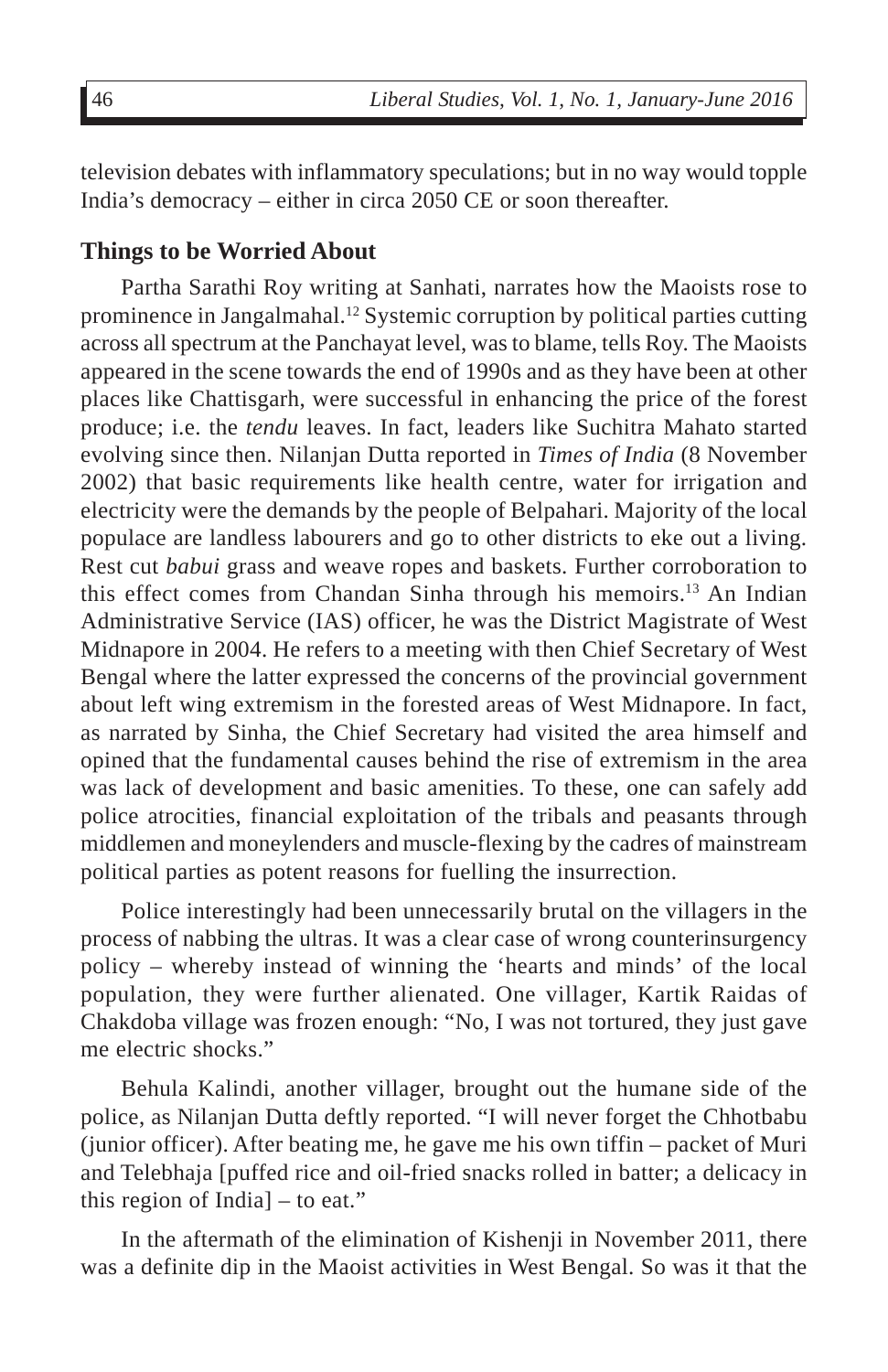Movement was awfully leader-centric and the political consciousness of the masses of Jangalmahal was just at the elementary level and hence the Movement petered out? Political activist, intellectual and former professor of Physics at Presidency College and an erstwhile Naxal himself, Dr Dipanjan Rai Chaudhuri, wrote a scathing review of the situation: "The military activity of the squads remained disjoint to the activity of the masses."14

He continued in his patent fashion of narrating rather abstruse topics with elan while sipping black tea (the author witnessed several such sessions in Dr Rai Chaudhuri's Cosmology as well as Electrodynamics classes at the Masters level in Presidency College), as he analysed: "The major factor leading to the decline of the movement was the weakness/absence of leadership among the struggling people of the Bengal-Jharkhand-Odisha border. Moreover, there was a conspicuous absence of the working class in the fray and no effective worker-peasant alliance."

Rai Chaudhuri believes that without vibrant political leadership, the struggles of peasants will fizzle out. Rai Chaudhuri might be stressing more on 'internal' leadership than 'external' foco actors to foment a rebellion, but the fact of the matter remains that:

- Internal leaders from amongst the tribal/dalit/peasant groups would actually provide credible strength to the framework of rebellion in the hinterlands and sustain the larger 'revolution'
- However, mere guerrilla tactics would not be a potent weapon to dislodge the firmly entrenched centralised bureaucracy.
- The Maoists do not seem to be in a position to win the favour of the Indian Armed Forces, nor are they formidable enough to erect their own conventional army. The strategic defence and stalemate stages of guerrilla warfare have extended too long in the sub-continent so as to create any substantial fears in the minds of the establishment.
- The Maoists, with their dogma of Socialist-Communist principles, hardly possess the wherewithal to penetrate into India's burgeoning cities. They may still wean away certain disgruntled elements as well as romantic intellectuals, yet the level of participation of the urban folks is likely to remain dismal.
- Certain core territorial pockets may remain as guerrilla hideouts and bases and would continue to snatch away the succour of the administration, yet apart from intermittent and sporadic jitters, the Maoist Movement is unlikely to pose any challenge to the six decades old Parliamentary democracy.